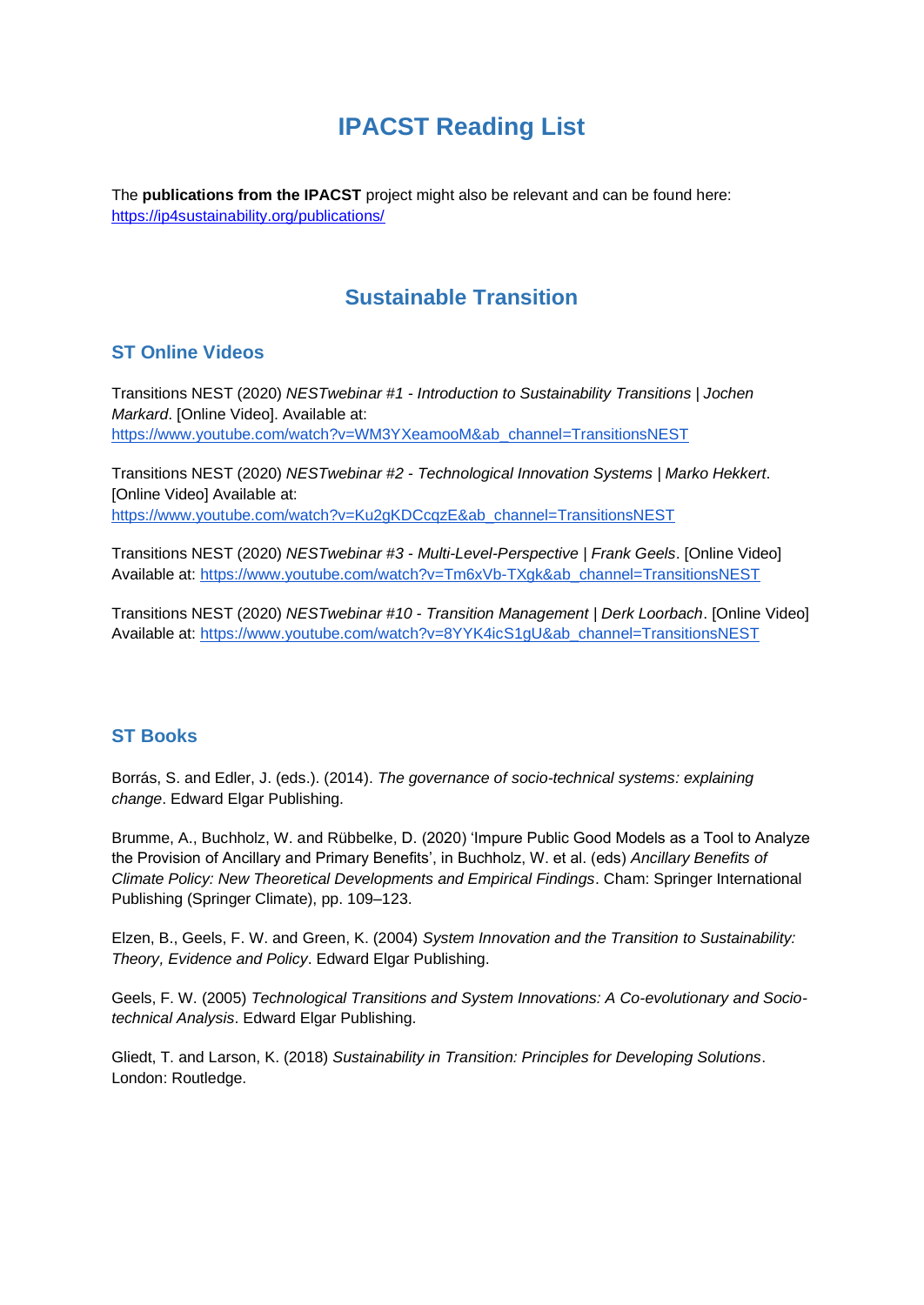### **ST Journal Articles**

Geels, F. W. (2002) 'Technological transitions as evolutionary reconfiguration processes: a multi-level perspective and a case-study', *Research Policy*, 31(8), pp. 1257–1274. doi: 10.1016/S0048- 7333(02)00062-8.

Geels, F. W. (2011) 'The multi-level perspective on sustainability transitions: Responses to seven criticisms', *Environmental Innovation and Societal Transitions*, 1(1), pp. 24–40. doi: 10.1016/j.eist.2011.02.002.

Geels, F. W. (2019). Socio-technical transitions to sustainability: a review of criticisms and elaborations of the Multi-Level Perspective. *Current Opinion in Environmental Sustainability*, *39*, 187- 201.

Jacobsson, S. and Bergek, A. (2011) 'Innovation system analyses and sustainability transitions: Contributions and suggestions for research', *Environmental Innovation and Societal Transitions*, 1(1), pp. 41–57. doi: 10.1016/j.eist.2011.04.006.

Kemp, R. (1994) 'Technology and the transition to environmental sustainability', *Futures*, 26(10), pp. 1023–1046. doi: 10.1016/0016-3287(94)90071-X.

Loorbach, D. (2010) 'Transition Management for Sustainable Development: A Prescriptive, Complexity-Based Governance Framework', *Governance*, 23(1), pp. 161–183. doi: 10.1111/j.1468- 0491.2009.01471.x.

Loorbach, D., Frantzeskaki, N. and Avelino, F. (2017) 'Sustainability Transitions Research: Transforming Science and Practice for Societal Change', *Annual Review of Environment and Resources*, 42(1), pp. 599–626. doi: 10.1146/annurev-environ-102014-021340.

Markard, J. and Truffer, B. (2008) 'Actor-oriented analysis of innovation systems: exploring micro– meso level linkages in the case of stationary fuel cells', *Technology Analysis & Strategic Management*, 20(4), pp. 443–464. doi: 10.1080/09537320802141429.

Markard, J. and Truffer, B. (2008) 'Technological innovation systems and the multi-level perspective: Towards an integrated framework', *Research Policy*, 37(4), pp. 596–615. doi: 10.1016/j.respol.2008.01.004.

Markard, J., Geels, F. W. and Raven, R. (2020) 'Challenges in the acceleration of sustainability transitions', *Environmental Research Letters*, 15(8), p. 081001. doi: 10.1088/1748-9326/ab9468

Markard, J., Raven, R. and Truffer, B. (2012) 'Sustainability transitions: An emerging field of research and its prospects', *Research Policy*, 41(6), pp. 955–967. doi: 10.1016/j.respol.2012.02.013.

Turnheim, B., Asquith, M., & Geels, F. W. (2020). Making sustainability transitions research policyrelevant: Challenges at the science-policy interface. *Environmental Innovation and Societal Transitions*, *34*, 116-120.

Schot, J., & Steinmueller, W. E. (2018). Three frames for innovation policy: R&D, systems of innovation and transformative change. *Research Policy*, *47*(9), 1554-1567.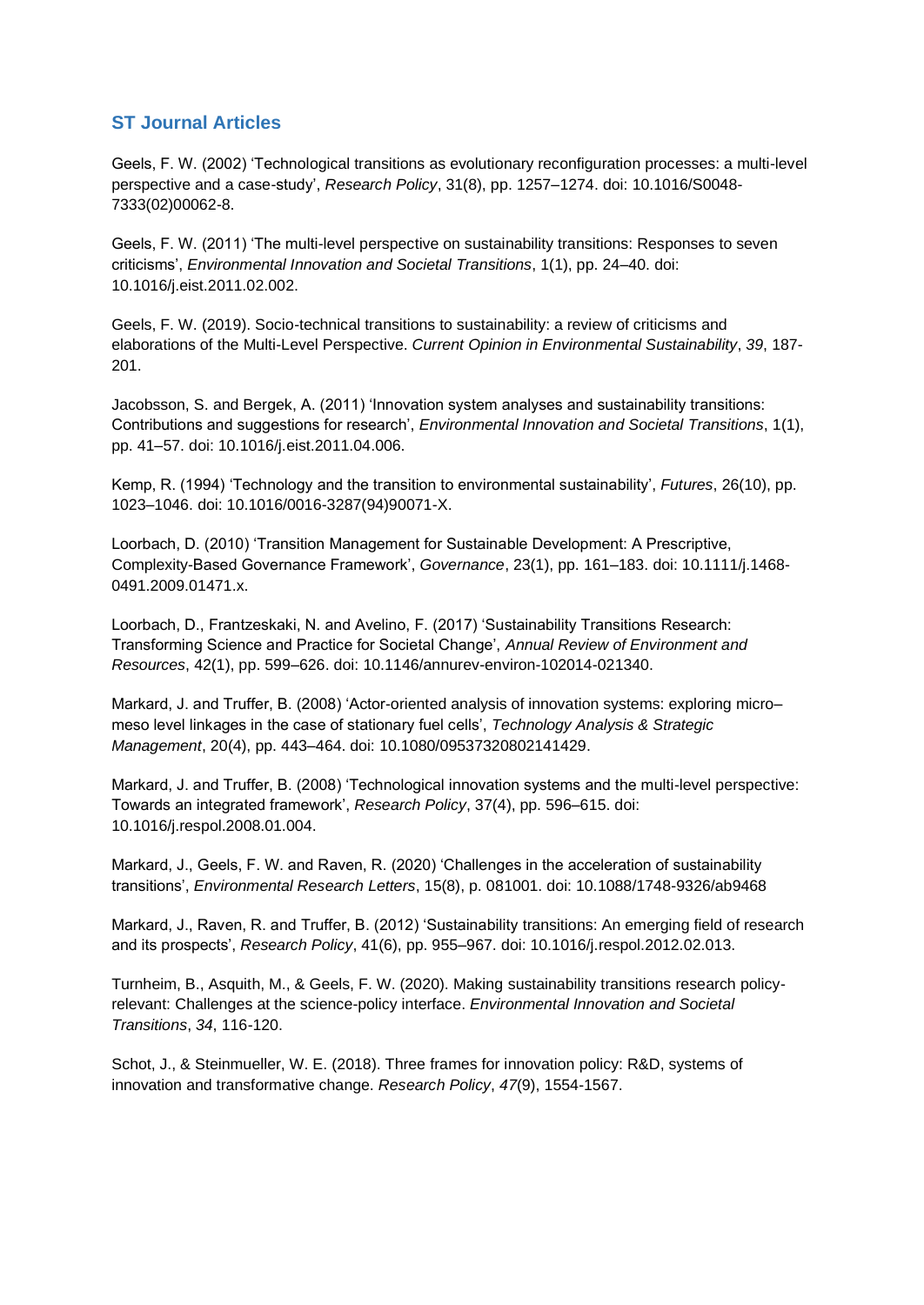## **IP and sustainability (transitions)**

#### **IP & ST Books**

Khor, M. (2002) *Intellectual Property, Biodiversity and Sustainable Development: Resolving the Difficult Issues*. Third World Network.

Lee, B., Iliev, I. and Preston, F. (2009) *Who owns our low carbon future? Intellectual property and energy technologies*. London: Chatham House. Royal Institute of International Affairs

#### **IP & ST Journal Articles**

Abdel-Latif, A. (2015) 'Intellectual property rights and the transfer of climate change technologies: issues, challenges, and way forward', *Climate Policy*, 15(1), pp. 103–126. doi: 10.1080/14693062.2014.951919.

Bannerman, S. (2020) 'The World Intellectual Property Organization and the sustainable development agenda', *Futures*, 122, p. 102586. doi: 10.1016/j.futures.2020.102586.

Chavez, A. E. (2015) 'Exclusive Rights to Saving the Planet: The Parenting of Geoengineering Inventions', *Northwestern Journal of Technology and Intellectual Property*, 13, p. 1.

Hall, B. H. and Helmers, C. (2011) 'Innovation and diffusion of clean/green technology: Can patent commons help?', *Journal of Environmental Economics and Management*, 66(1), p. pages 33-51.

Lane, E. (2009) 'Clean Tech Reality Check: Nine International Green Technology Transfer Deals Unhindered by Intellectual Property Rights', *Santa Clara Computer & High Technology Law Journal*, 26, p. 533.

Langinier, C. and Chaudhuri, A. R. (2019) 'Green Technology and Patents in the Presence of Green Consumers', *Journal of the Association of Environmental and Resource Economists*, 7(1), pp. 73– 101. doi: 10.1086/705565.

McDonald, M. K. (2015) 'The social impact of intellectual property rights: public health, education, and income inequality', p. 263. Doi[:](https://doi.org/10.13016/M2171R) <https://doi.org/10.13016/M2171R>

Ockwell, D. G. *et al.* (2010) 'Intellectual property rights and low carbon technology transfer: Conflicting discourses of diffusion and development', *Global Environmental Change*, 20(4), pp. 729–738. doi[:](https://doi.org/10.1016/j.gloenvcha.2010.04.009) [https://doi.org/10.1016/j.gloenvcha.2010.04.009.](https://doi.org/10.1016/j.gloenvcha.2010.04.009)

Rai, V., Schultz, K. and Funkhouser, E. (2014) 'International low carbon technology transfer: Do intellectual property regimes matter?', *Global Environmental Change*, 24, pp. 60–74. doi: 10.1016/j.gloenvcha.2013.10.004.

Raiser, K., Naims, H. and Bruhn, T. (2017) 'Corporatization of the climate? Innovation, intellectual property rights, and patents for climate change mitigation', *Energy Research & Social Science*, 27, pp. 1–8. doi:10.1016/j.erss.2017.01.020.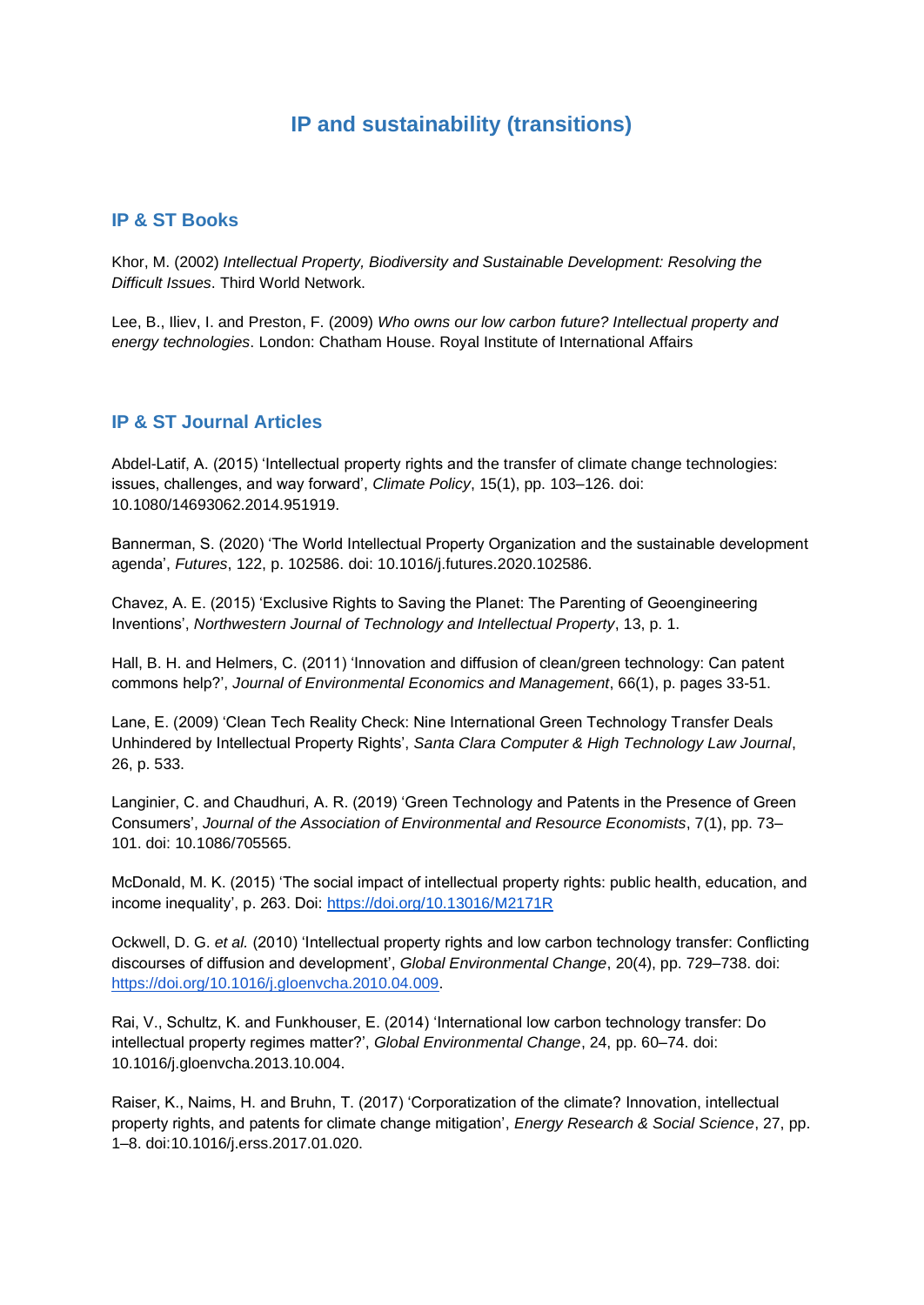Rave, T. and Goetzke, F. (2017) 'Environmental innovation activities and patenting: Germany reconsidered', *Journal of Environmental Planning and Management*, 60(7), pp. 1214–1234. doi: 10.1080/09640568.2016.1213706.

Reynolds, J. L., Contreras, J. L. and Sarnoff, J. D. (2017) 'Solar Climate Engineering and Intellectual Property: Toward a Research Commons', *Minnesota Journal of Law, Science and Technology*, 18, p. 1.

Shahzad, F. *et al.* (2021) 'Does intellectual capital efficiency explain corporate social responsibility engagement-firm performance relationship? Evidence from environmental, social and governance performance of US listed firms', *Borsa Istanbul Review*. doi: 10.1016/j.bir.2021.05.003.

Suh, J. W., Sohn, S. Y. and Lee, B. K. (2020) 'Patent clustering and network analyses to explore nuclear waste management technologies', *Energy Policy*, 146, p. 111794. doi: 10.1016/j.enpol.2020.111794.

## **IP & ST Policy Briefs/Papers**

Barton, john H. *et al.* (2007) '*Intellectual Property and Access to Clean Energy Technologies in Developing Countries: An Analysis of Solar Photovoltaic', Biofuel and Wind Technologies.* ICTSD Programme on Trade and Environment. Trade and Sustainable Energy Series. Issue Paper No. 2

Contreras, J. L., Hall, B. H. and Helmers, C. (2018) *Green Technology Diffusion: A Post-Mortem Analysis of the Eco-Patent Commons*. w25271. National Bureau of Economic Research. doi: 10.3386/w25271.

Fed. Trade Comm'n, The Evolving IP Marketplace: Aligning Patent Notice and Remedies with Competition 28, (2011), [https://www.ftc.gov/sites/default/files/documents/reports/evolving-ip](https://www.ftc.gov/sites/default/files/documents/reports/evolving-ip-marketplace-aligning-patent-notice-and-remedies-competition-report-federal-trade/110307patentreport.pdf)[marketplace-aligning-patent-notice-and-remedies-competition-report-federal](https://www.ftc.gov/sites/default/files/documents/reports/evolving-ip-marketplace-aligning-patent-notice-and-remedies-competition-report-federal-trade/110307patentreport.pdf)[trade/110307patentreport.pdf.](https://www.ftc.gov/sites/default/files/documents/reports/evolving-ip-marketplace-aligning-patent-notice-and-remedies-competition-report-federal-trade/110307patentreport.pdf)

Plooy, P. D. (2013) *Technology Diffusion through Intellectual Property Rights: Innovating to Combat Climate Change*, *Africa Portal*. South African Institute of International Affairs (SAIIA). Available at[:](https://www.africaportal.org/publications/technology-diffusion-through-intellectual-property-rights-innovating-to-combat-climate-change/) [https://www.africaportal.org/publications/technology-diffusion-through-intellectual-property-rights](https://www.africaportal.org/publications/technology-diffusion-through-intellectual-property-rights-innovating-to-combat-climate-change/)[innovating-to-combat-climate-change/](https://www.africaportal.org/publications/technology-diffusion-through-intellectual-property-rights-innovating-to-combat-climate-change/) (Accessed: 17 June 2021).

U.S. Departmentt of Justice & Fed. Trade Common, Antitrust Enforcement and Intellectual Property Rights: Promoting Innovation and Competition (April 2007) [https://www.ftc.gov/reports/antitrust-enforcement-intellectual-property-rights-promoting](https://www.ftc.gov/reports/antitrust-enforcement-intellectual-property-rights-promoting-innovation-competition-report)[innovation-competition-report.](https://www.ftc.gov/reports/antitrust-enforcement-intellectual-property-rights-promoting-innovation-competition-report)

## **IP & ST Doctoral thesis**

Du, Q. (2019) 'Intellectual Property Rights and Climate Change: A Differentiated Patent Regime for Environmentally Sound Technologies', Bangor University (United Kingdom)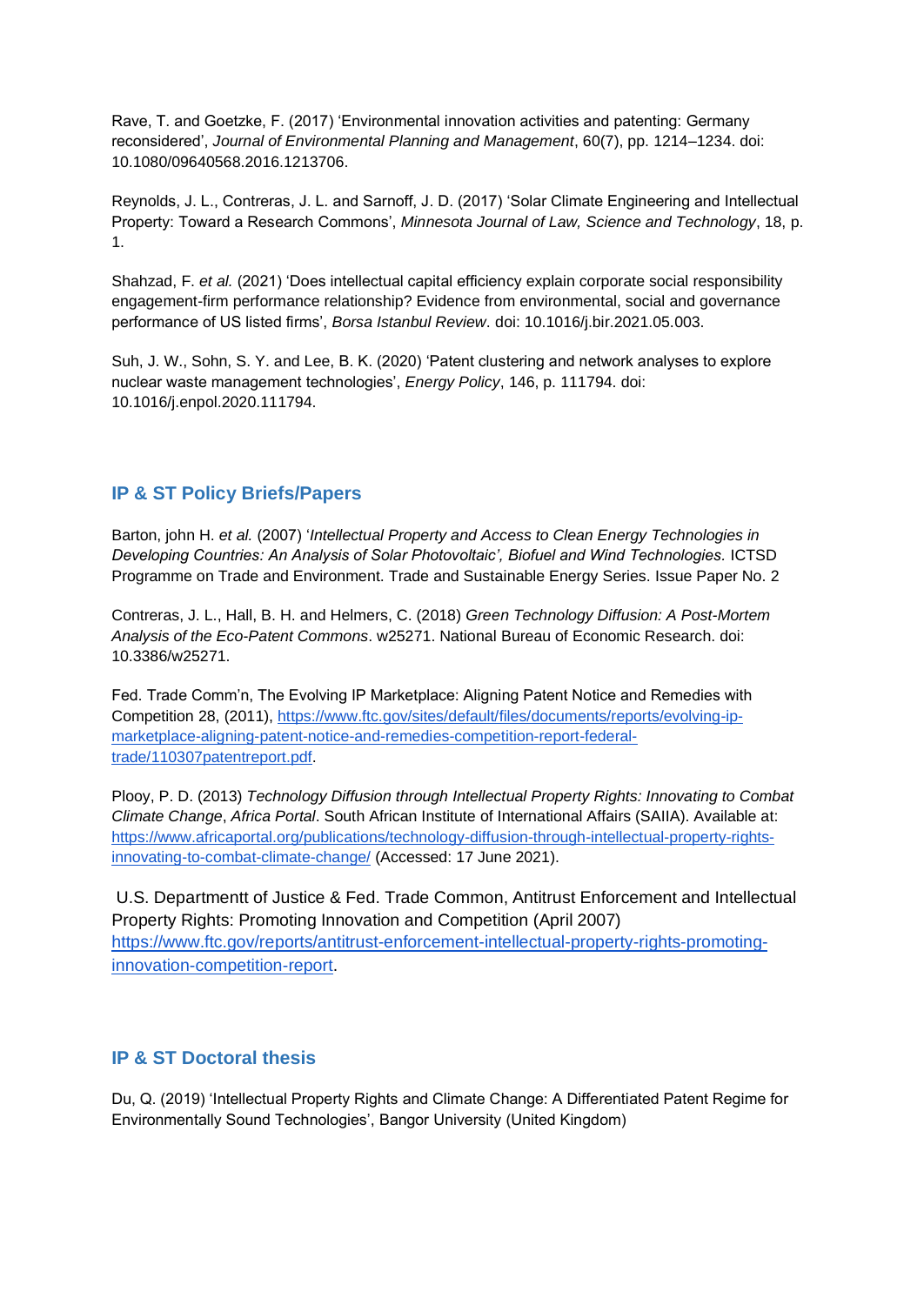## **General IP Literature**

### **IP reviews**

Hall, B., C. Helmers, M. Rogers and V. Sena (2014). "The Choice between Formal and Informal Intellectual Property: A Review." *Journal of Economic Literature* 52(2): 375-423.

Hanel, P. (2006). "Intellectual property rights of business management practices: a survey of the Literature." *Technovation* 26(8): 895-931.

Jiang, Q., J. Qin and L. Kang (2015). A literature review for open source software studies. *Lecture Notes in Computer Science (including subseries Lecture Notes in Artificial Intelligence and Lecture Notes in Bioinformatics).* 9191: 699-707.

Margan, D. and S. Čandrlić (2015). *The success of open source software: A review*. 2015 38th International Convention on Information and Communication Technology, Electronics and Microelectronics, MIPRO 2015 - Proceedings.

Somaya, D. (2012). "Patent Strategy and Management: An Integrative Review and Research Agenda." *Journal of Management* 38(4): 1084-1114.

Wang, B., K.-H. Chai and A. M. Subramanian (2015). "Roots and development of intellectual property management research: A bibliometric review." *World Patent Information*.

## **IP classics**

Grindley, P. C. and D. J. Teece (1997). "Managing intellectual capital: Licensing and cross-licensing in semiconductors and electronics." *California Management Review* 39(2): 8-&.

Levin, R. C., A. K. Klevorick, R. R. Nelson and S. G. Winter (1987). "Appropriating the Returns from Industrial-Research and Development." *Brookings Papers on Economic Activity* (3): 783-831.

Mansfield, E. (1986). "Patents and Innovation - an Empirical-Study." *Management Science* 32(2): 173- 181.

Teece, D. J. (1986). "Profiting from Technological Innovation - Implications for Integration, Collaboration, Licensing and Public-Policy." *Research Policy* 15(6): 285-305.

#### **IP books**

Granstrand, O. (1999). *The Economics and Management of Intellectual Property: Towards Intellectual Capitalism*. Cheltenham, UK and Northampton, MA, USA, Edward Elgar Publishing.

#### **IP management and strategy**

Al-Aali, A. Y. and D. J. Teece (2013). "Towards the (strategic) management of intellectual property: Retrospective and prospective." *California Management Review* 55(4): 15-30.

Arora, Ashish, Andrea Fosfuri, and Alfonso Gambardella. (2001). "Markets for Technology and Their Implications for Corporate Strategy." *Industrial and Corporate Change* 10(2):419–51.

Bader, M. A., O. Gassmann, N. Ziegler and F. Ruether (2012). "Getting the most out of your IP - Patent management along its life cycle." *Drug Discovery Today* 17(7-8): 281-284.